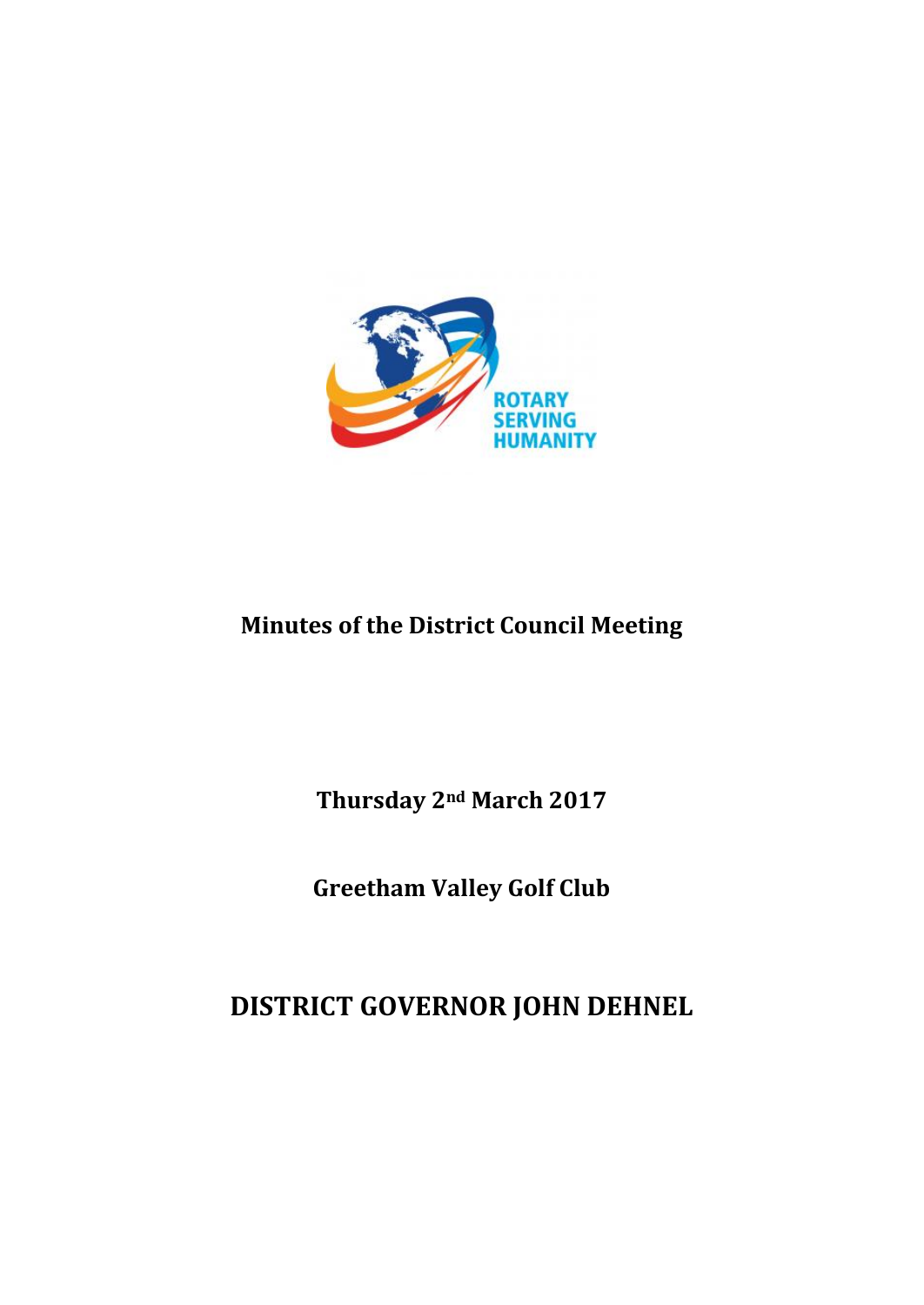## **Rotary International District 1070 Council Meeting – Thursday 2 March 2017**

In the absence of DG John, IPDG Geoff Blurton chaired the meeting, which was held at Greetham Valley Gold Club commencing at 7.30p.m. There were 164 Rotarians present from 78 Clubs

## **C 16/17.31 Apologies and Welcome**

IPDG Geoff Blurton welcomed all those present to District Council and explained that in the absence of the DG, the most recent PDG present takes the chair ands that this is quite clear in Standing Orders. He asked those Rotarians attending a District Council meeting for the first time to stand and be recognized. Past DGs were also recognized. Apologies were received from: DG John Dehnel (illness) PDG,s Iain Vernon, Margaret Morley, Simon Kalson, Roger May and Linda May.

AG Peter Berry and Rtn's Derek Wingrave, Chris Shannon and John Garley

# **C16/17.32 Act of Remembrance**

All those present stood in remembrance of those Rotarians who had passed to higher service since the previous Council Meeting and IPDG Geoff read out the names: Rtns Ken Allen (Hon) Northampton West, Stuart Beever (Stamford), Vincent Cartwright (Hon) Kempston, Fred Davies (Hon) Stamford, George Hastings (Spalding and Welland), Alan Matthias (Rushden Chichele), Alan Mills (Kettering Huxloe), Bryce Murfet (Holbeach), Philip Stoney (Hinckley Ambion), David Woodhouse (Ashby Hastings), Bryan Cooper (Lutterworth), Peter Jackson (Hon) Stamford, Arthur Perry (Corby), PDG Ralph Tempest (Hon) Brackley, Rtns Christine Pennock (Sleaford), Ken Mold (Leicester), Jim Goodchild (Northampton.)

## **C16/17.33 Minutes of the Last District Council Meeting Held on 30 Nov 2016.**

There were no questions or comments. A motion to approve the minutes was carried unanimously.

#### **Proposed: Rtn Mike Warrington (Stamford) Seconded: AG Graham Martin (Soar Valley)**

## **C16/17.34 Matters Arising**

There were no maters arising not on the agenda.

## **C16/17.35 District Governors Report**

Take Off had been circulated to all Clubs.

IPDG was pleased to announce two RIBI Champions of Change awards; firstly in recognition of her Dementia Café Initiative an award to Rtn Janet Cooke and secondly an Award to Rtn David Wallwork for his many years work with his David's School in Africa

## **C16/17.36 DGE Report**

Nil to add to the report already circulated**.**

## **C16/17.37 District Secretary**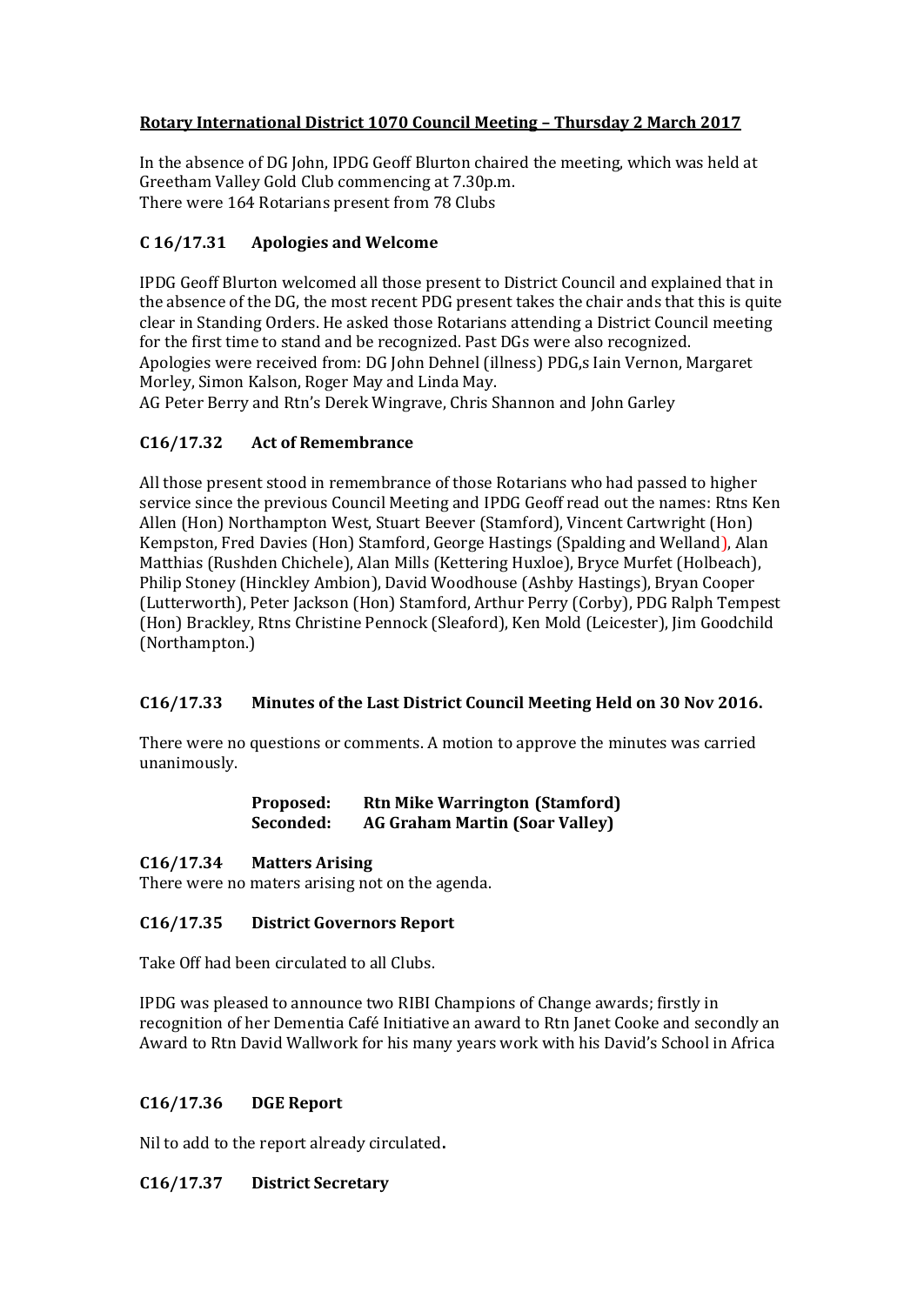The DS reported that 37 Clubs from the District have so far not registered to vote at the Business Meeting at the RIBI Conference in April. He emphasised that given the discussion later on the agenda, voting is the only way to affect outcomes and effect change.

PDG Ken Billington (Huntingdon Cromwell) introduced the changes to District Standing Orders for the Assembly to approve.

#### **Proposed: Rtn Geoff Richardson (Huntingdon Cromwell) Seconded: PDG Richard Hyde (Ramsey)**

The Revised Standing Orders were approved unanimously.

## **C16/17.38 District Treasurers (DT) Report**

The District Treasurer in introducing his budget was pleased to report that District Capitation Fees would remain at last year's level of £30 for 2017/18. In response to a question by Rtn David Brown (Melton Belvoir) about partners' expenses for District Officers attending Conference, the DS and IPDG Geoff emphasised that such expenses are strictly in line with Standing Orders, and not a matter for the District Budget

The budget was approved unanimously.

#### **Proposed: PDG Chris Chew (South Holland) Seconded: Rtn Geoff Richardson (Huntingdon Cromwell)**

#### **C16/17.39 Assistant Governors" Reports**

Written reports had been circulated for each Area and the following additional comments were made:

- Area A E Nil to add to the report already circulated.
- Area A W A recent Forum had raised 4 points of interest:
	- 1. Implication of changes to the Rotary Clubs Constitution<br>2. The emphasis being put on Satellite Clubs at RIBI
	- The emphasis being put on Satellite Clubs at RIBI Assembly
	- 3. RIBI Conference and voting at the Annual Business Meeting.
	- 4. Purple Ball Tickets are still available.
- Area B Nil to add to the report already circulated.
- Area C Nil to add to the report already circulated.
- Area D Nil to add to the report already circulated.
- Area E Nil to add to the report already circulated.
- Area F Nil to add to the report already circulated.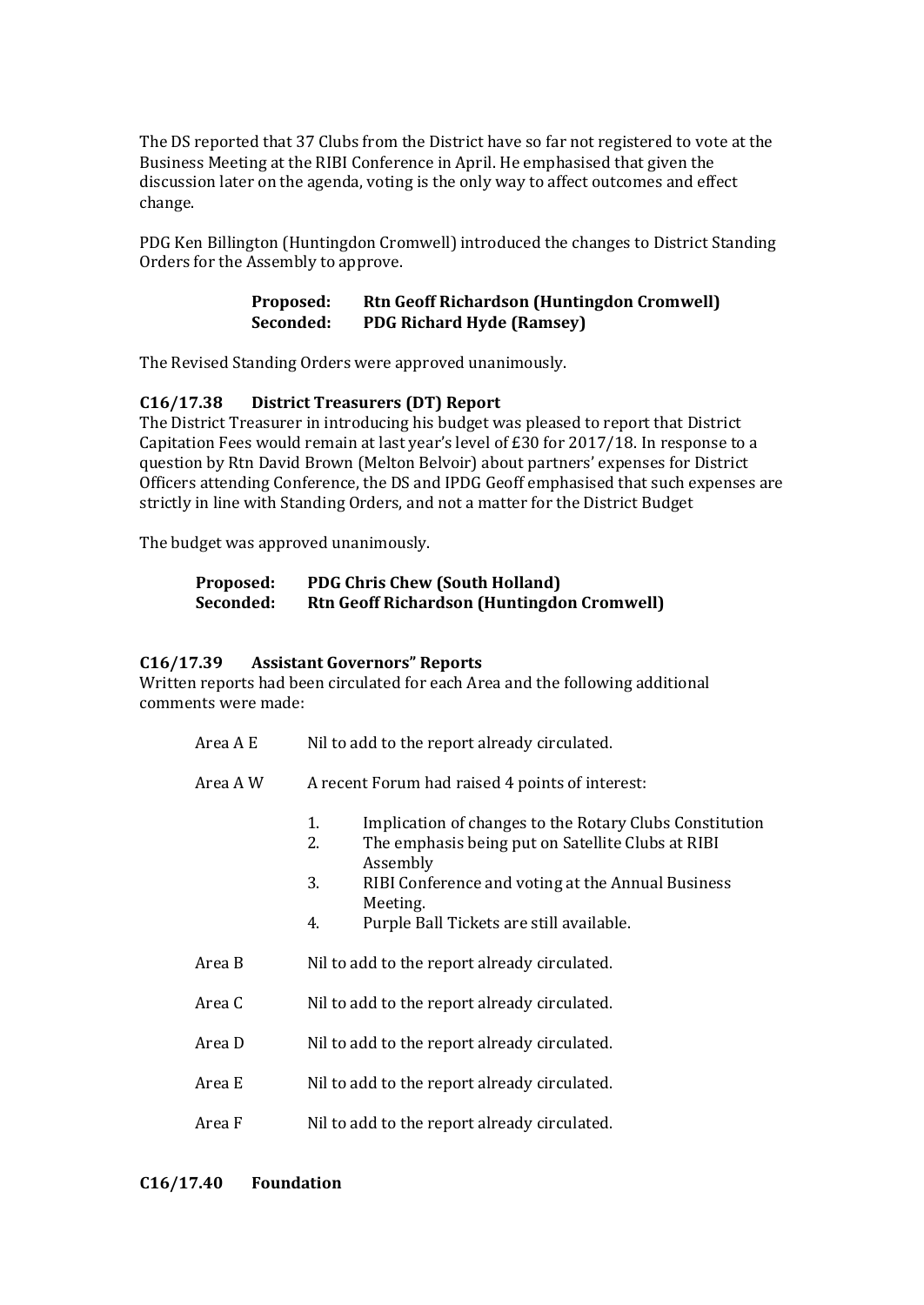Rtn Irvin Metcalf (Grantham Sunrise) reported that the Club Manual for Foundation Grants had been agreed by the District Executive. The SHARE proposal previously circulated was approved by Council

**Proposed: Rtn Colin Scott (Holbeach) Seconded: Rtn Mike Kingdon (St Neots)**

#### **C16/17.41 Project Teams Reports.**

#### **Youth Service.**

DGN Tim Tucker reported that because there was just enough entrants in the Young Musicians semi final this coming Saturday to fill places in the final, this weeks semi final had been cancelled.

#### **Rotaract:**

Rtn Alan Jukes would be handing over his Rotaract responsibility to Rtn Jim Davies (Market Harborough).

#### **Community**.

Nil to add to the report already circulated.

#### **International.**

Nil to add to the report already circulated.

#### **C16/17.42 Support Teams Chairmen's Reports**

#### **Communications.**

Rtn Martin Webb (Lincoln) announced that the deadline for the Club Website competition has been extended to 1 April 2017 and judging will start on that date.

**Vocational**. There was no report.

#### **Conference Report.**

Rtn Bill Hill (Melton Mowbray) reported that the accounts for Nottingham are now complete and will be handed to the District Auditor. Presentation of the Golf Trophy had been omitted at Conference. This was rectified by the presentation of the trophy to The Rotary Club of Kettering.

Preparations for Conference at Llandudno this year and Torquay next year are going ahead smoothly.

#### **Leadership Development and Training.**

Nil to add to the report already circulated.

#### **Membership**. .

Rtn Robin Green (Northampton West) asked that all clubs who had not yet undergone visioning to please include this for next year's plans.

#### **Minor Sports.**

PDG Chris Chew would be handing over Minor Sports at the end of this Rotary Year to current AG Les Aldrich (Ashby Hastings).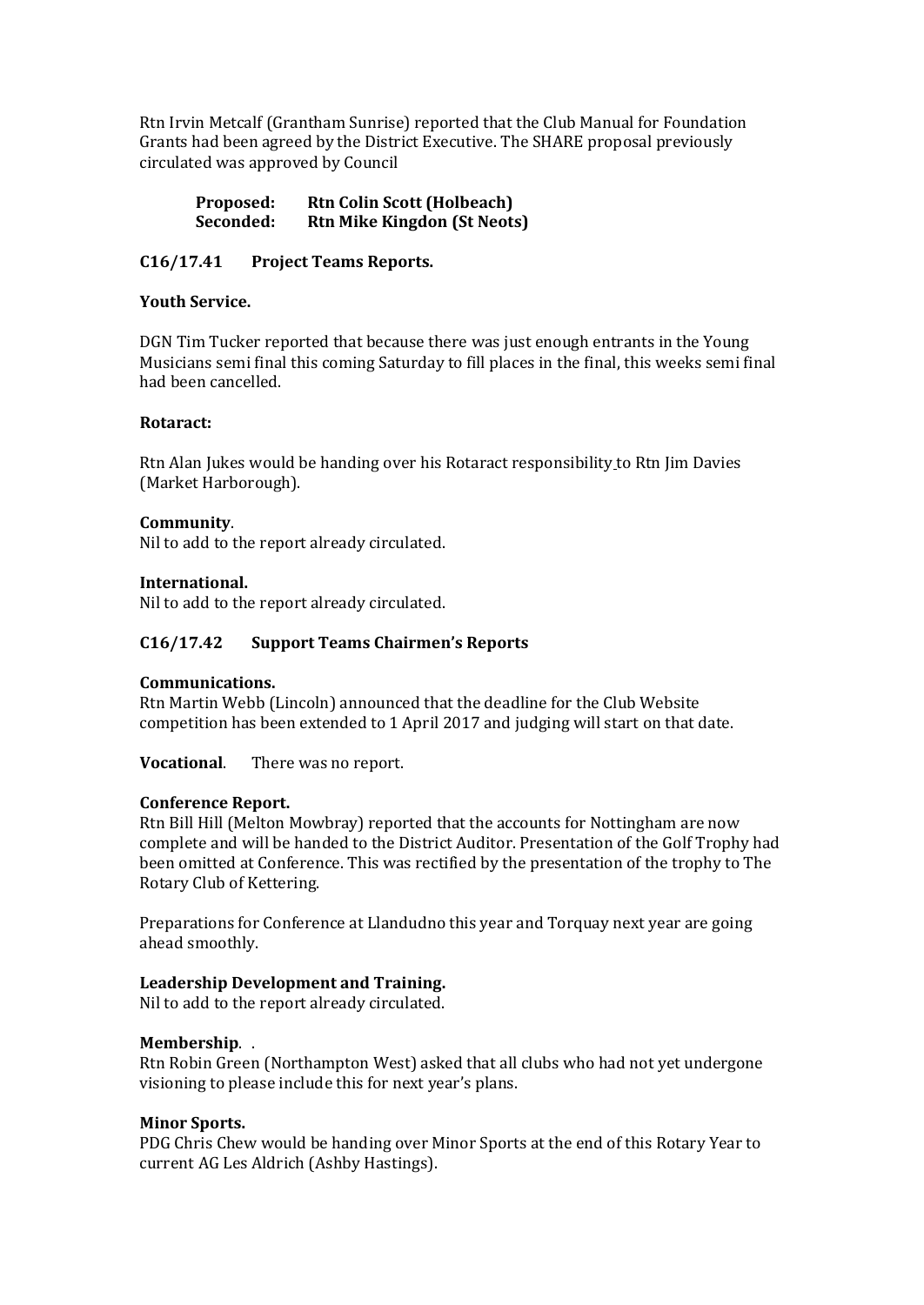## **New Club Formation**

PDG Dick Parsley (Wellingborough Hatton) briefed about the emphasis being put on Satellite Clubs and how successful they are. He is happy to come out and speak to Clubs about it ands to help the process along.

# **C16/17.43 Club Presentation Slot**

Rtn Nic Merrett (Uppingham) gave a short brief about the Mango Tree project which empowers orphans through communities and which Uppingham supports. He emphasised how the charity, supported by Rotary, works and made a plea for Clubs to support the project.

Rtn Barry Hackett (Ashby de la Zouch) briefed everyone that there would be a leaflet in the Club baskets about an End Polio Now Bike Ride. This would also be run next year

## **C16/17.44 To Confirm the Venue and Dates for the Next District Council Meeting**

The next District Council Meeting will be held on Tuesday 18 July 2017 at Greetham Valley Gold Club commencing at 7.30p.m.

# **C16/17.45 Any Other Business**

Special General Council Minutes and Associated Paper.

In light of the Minutes from General Council that had been circulated, the DGE emphasised hot important it is for Clubs to register to vote at the RIBI Business Meeting, which will be held at the RIBI Conference in April.

In light of the Minutes of General Council that highlighted significant financial issues and concerns, IPDG Geoff called upon PDG John Hockin (Woodhall Spa) to start the discussions. He emphasised that Rotary must change not just in management but also in attitude. Currently 75% of membership is over 60 with few below the age of 30. Of those over 60, a great many are over 70. It was noted that in the 1970s when there was a similar level of membership, RIBI ran with 19 Districts, the argument being that reducing the number of Districts back to that level could save money. However, to do so would mean dealing with some strong vested interests. On the other hand, General Council is manned by District Governors who have little training in Financial Governance and budget control. This in turn can lead to money being wasted in grandiose, self-promoting projects and schemes. There is a clear need for Clubs to take back control of Rotary and in particular RIBI.

Rtn David Brown (Melton Mowbray Belvoir) reported on the results of discussions that Clubs in his area had reached as a result of the GC Minutes:

- 1. In its present format RIBI is not fit for purpose.
- 2. There seems to be no transparency about financial matters. The Audit Committee appears to meet in secret and Minutes of their discussions do not appear to be circulated outside of the Committee.
- 3. As a result of financial issues, costs of Rotary are not appreciated and as a direct result recruitment suffers.
- 4. Instead of increasing fees, can some of the reserves be used to fund the shortage and then let there be a requirement to run a balanced budget.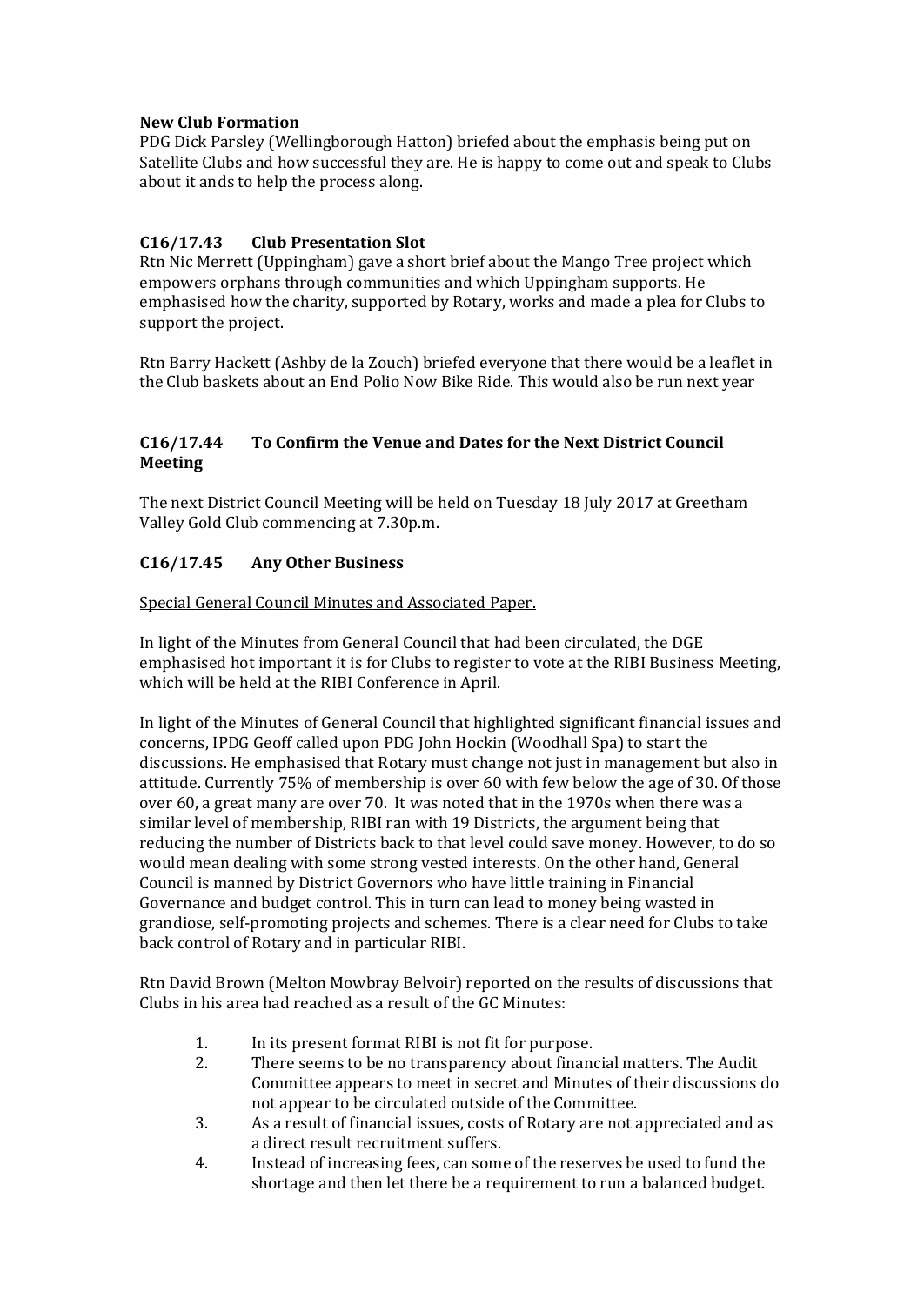- 5. The Chair of the Audit Committee should be removed.
- 6. Whoever booked and signed the contract for the Torquay Conference should, at best, be heavily censored.
- 7. The magazine has lost a lot of money this year. (Note: GC had changed the provider and elected to publish it themselves without the support of the advertising base that the past provider had access to. This has clearly been a costly error.
- 8. What is the role of the President of RIBI and in reality "do we need one"?

The DGE noted that the debate about RIBI had gone on for years but care does need to be taken that the "baby is not thrown out with the bathwater". The RIBI Secretariat is very professional, helpful and effective. There are some arguments that it is too big, but it has proved very useful and helpful in the past. Even if RIBI were to be dissolved, some way of keeping the services of the Secretariat would have to be found.

It was noted that, as in many other organisations, Brexit has had a part to play since hedging was not put in place in a timely manner. (Note: Hedging is now in place but seems to have been at a cost by not doing it earlier)

Rtn Geoff Richardson (Huntingdon Cromwell) made the following comments in response to some earlier parts of the discussions:

- 1. When GC finally agrees a budget, **normally** hedging is put in place on the day so that dollars are in place at the exchange rate at which the budget is agreed.
- 2. He continued with a detailed brief about how reserves are calculated and noted that GC has a policy of holding 85% of general expenditure as reserves.

Rtn Nigel Adams (Market Harborough) asked whether abolition of RIBI has been considered. There was some support for this but it was also noted that the President Elect of RI seemed at ease with the concept of RIBI, although AG Graham Martin did note that at RIBI Assembly, whilst acknowledging some benefit for RIBI, he did not give unqualified support.

Rtn Bill Martindale (Spalding Kesteven) had also noted an issue about VAT for the RIBI Conference. This was deemed to be an unacceptable omission in the budget.

PDG Dick Parsley (Wellingborough Hatton) noted that Districts outside of RIBI pay significantly more in dues than those within RIBI. The difference is about 40%.

Rtn Mike Kingdon (St Neots) thought that time was needed to digest all of the issues around the topics that had been discussed. He felt, however, that the situation was entirely unacceptable and felt very strongly that a motion to that effect should be sent to RIBI GC. The format for doing this could not be wholly agreed and all Clubs were again advised to register to vote on line at the Business Meeting at the RIBI Conference.

Rtn Barry Hackett (Ashby de la Zouch) remarked that it is difficult to reconcile the paper information with the financial details that have been discussed. His thought was that if RIBI has not been able to get it right up till now, what confidence can we have for them to get it right now.